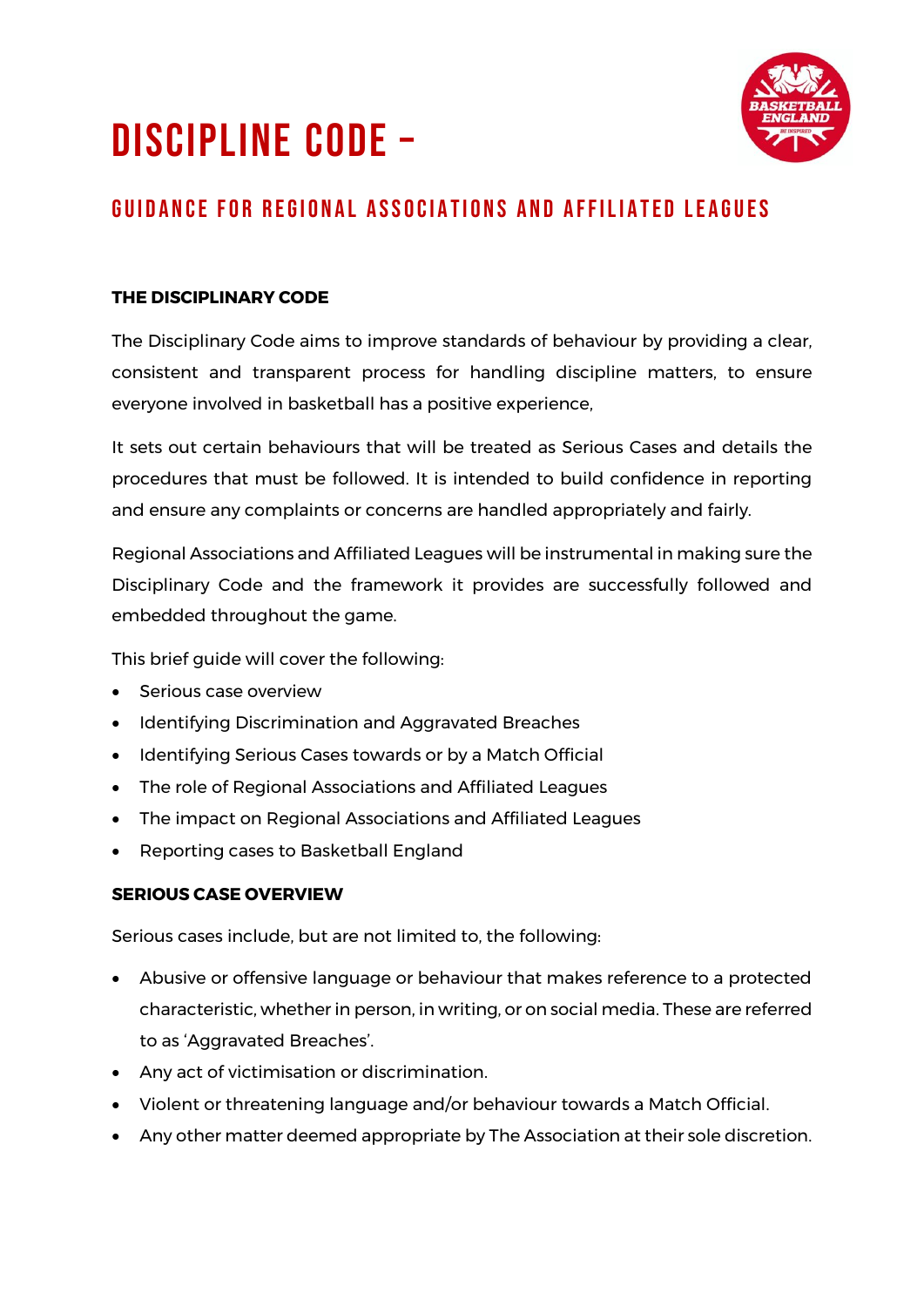Other cases, for example, could include inappropriate language or behaviour, or bringing the game into disrepute, by a person in a role with notable authority or prominence. This would include any allegations of offences committed by match officials.

#### **IDENTIFYING DISCRIMINATION AND AGGRAVATED BREACHES**

When defining discrimination, Basketball England follows the Equality Act 2010. Discrimination can be any of the following:

- Direct discrimination treating someone with a protected characteristic less favourably than others.
- Indirect Discrimination provisions or practices with the effect of putting someone with a protected characteristic at a disadvantage.
- Harassment behaviour linked to a protected characteristic that violates dignity or creates an offensive environment
- Victimisation Unfair treatment of any individual because they have raised or reported an act of discrimination

Protected characteristics are listed in the Equality Act 2010 as: Age, Disability, Gender Reassignment, Marriage or Civil Partnership, Pregnancy or Maternity, Race, Religion or Belief, Sex, Sexual Orientation.

The Disciplinary Code in Basketball describes as Aggravated the use of language of behaviour that makes reference, whether explicitly or implied, to another person's ethnic origin, colour, race, age, nationality, religion or belief, gender, gender reassignment, sexual orientation, or disability.

In most instances, Aggravated breaches could also be considered as Harassment under the Equality Act. They are comments or behaviour making reference to a protected characteristic that cause offence.

It is possible that both Aggravated breaches and Discrimination will be reported to a Regional Association or Affiliated League. It is important to look out for and be aware of offensive language or behaviour making reference to any of the listed characteristics, as well as identifying allegations of discrimination.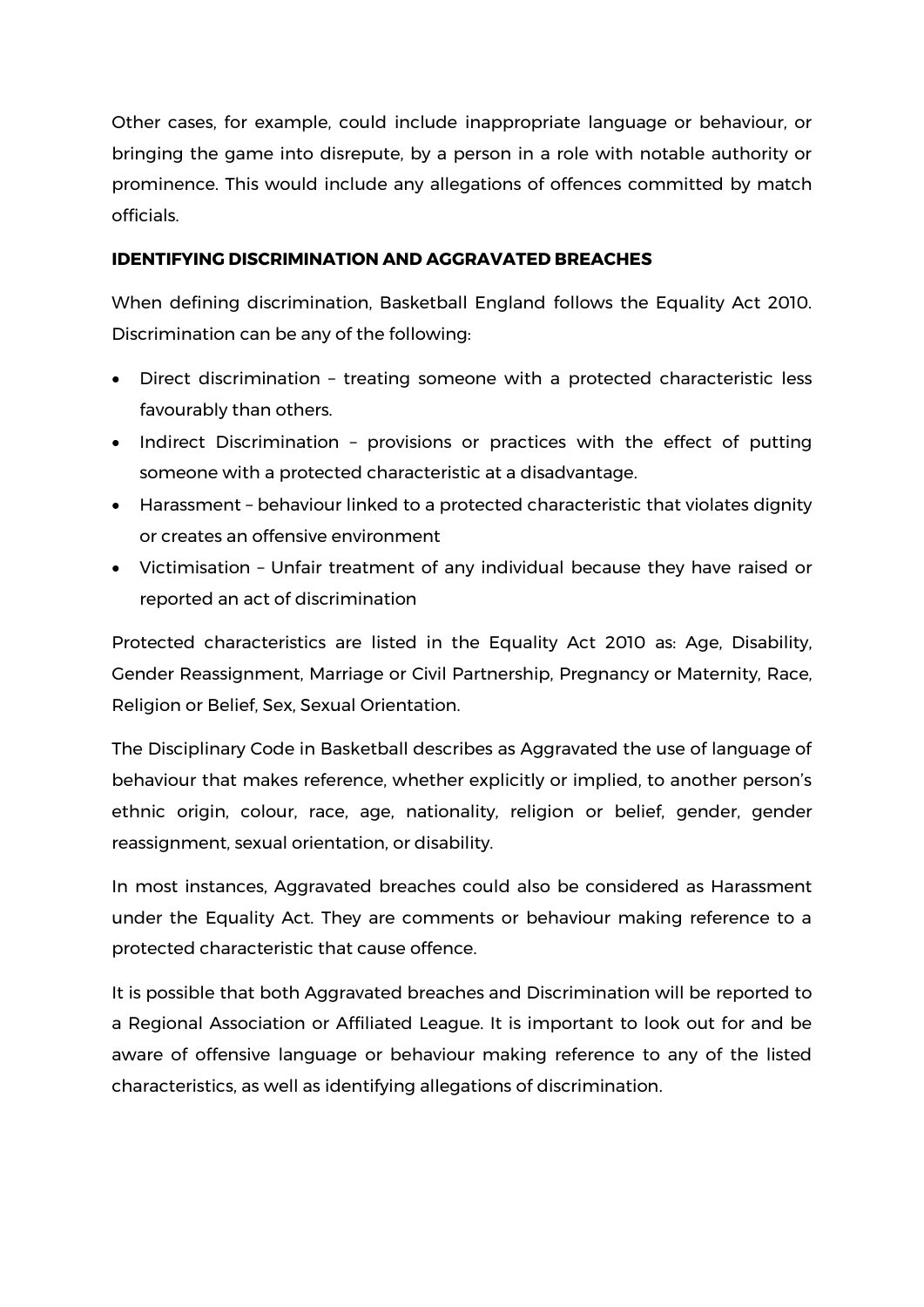Remember that perception is key, if it is usually or reasonably taken as a reference to a protected characteristic then it should be treated as such. The intent or meaning of the person making the comment isn't relevant.

If you are in any doubt or unsure whether or not a matter would be considered as a serious offence, it is always worth reporting it to BE, who will be able to provide guidance and will confirm whether the matter will stay at local or regional level, or will be handled centrally.

#### **IDENTIFYING SERIOUS CASES TOWARDS OR BY A MATCH OFFICIAL**

Some incidents involving match officials will be considered as serious offences and will need passing to BE.

Offences **towards** match officials include any violent conduct towards a match official including any confrontational behaviour involving physical contact with the match official; or any words or behaviour that make a match official feel physically threatened, whether or not the threat is realistic.

Offences **by** a match official will always be considered serious offences as the default position, however on some occasions BE may oversee or delegate an investigation and any charging back to the Regional Association or league if it is deemed appropriate to do so. Always report any allegations of any offences by match officials to BE, who will then advise of the next steps.

## **THE ROLE OF REGIONAL ASSOCIATIONS AND AFFILIATED LEAGUES**

Clubs, coaches, parents, players and match officials are all likely to approach their Regional Association or Affiliated League as the first point of contact when they have something to report. Knowing how to identify serious cases, which will need passing to Basketball England, is vital. **Any words that make reference to a protected characteristic (defined above), or any allegation of discrimination should immediately be passed to BE as soon as they are received. BE will then lead the investigation and process any charges.**

It is not for the Regional Association or the League to make a decision on the authenticity of the allegation, or to decide whether or not to pass it on. Participants within basketball will expect the Regionals Officers and League Officials to act with integrity and to have correct knowledge of the processes that are in place. If there is